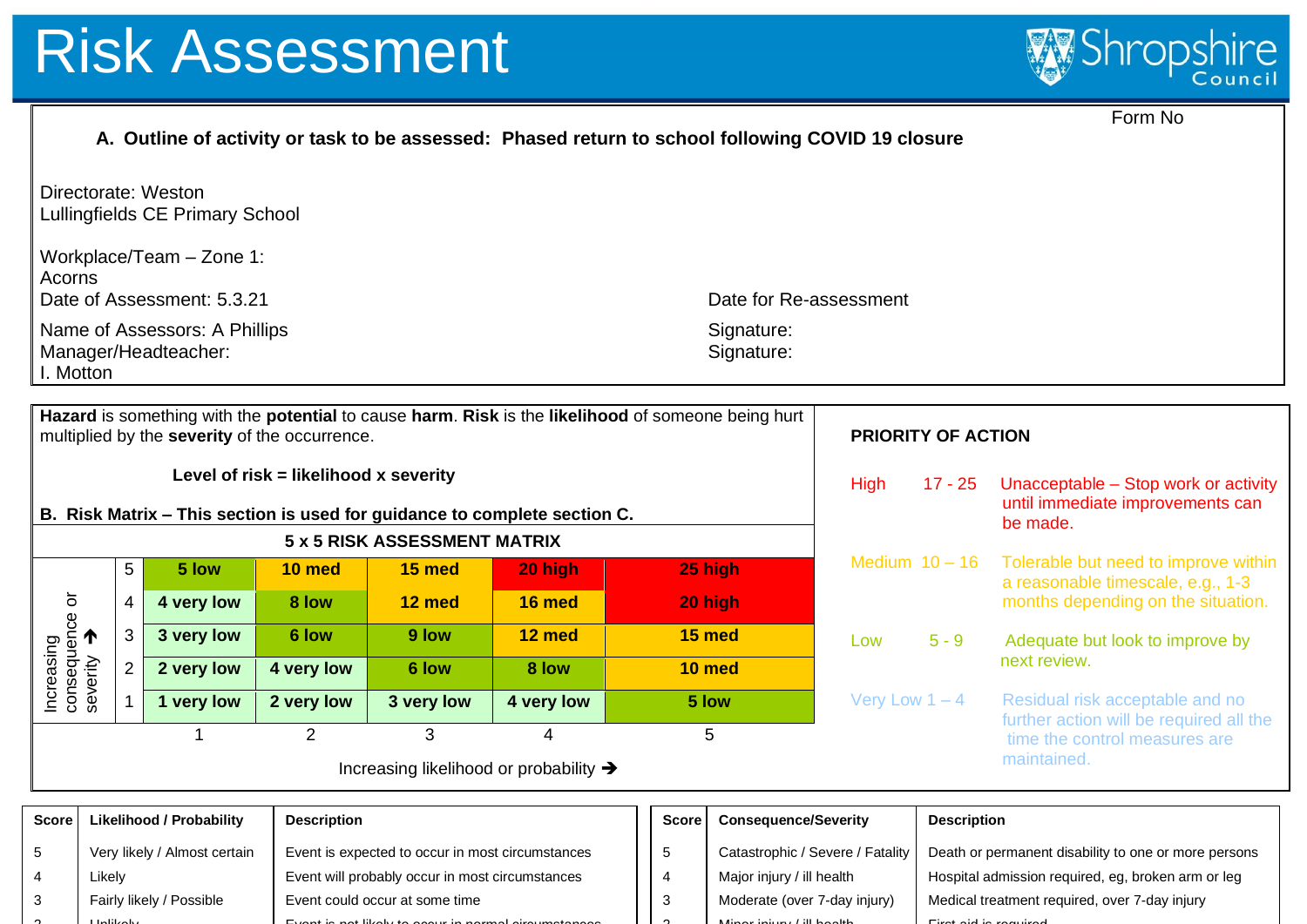## **C. Use information from section B to identify level of risk for each hazard**

| <b>HAZARD</b>                                                                                                         |                     | Who's<br><b>Affect</b><br><b>Existing Controls</b>                                                                                                                                                                                                                      |                  | What else is required                                                                                                                                                                                                                                                                                                                                                                                                                                                                                                         | <b>Risk</b><br>Level<br>Low/Med/ | <b>Action</b>                                                        |                                  |
|-----------------------------------------------------------------------------------------------------------------------|---------------------|-------------------------------------------------------------------------------------------------------------------------------------------------------------------------------------------------------------------------------------------------------------------------|------------------|-------------------------------------------------------------------------------------------------------------------------------------------------------------------------------------------------------------------------------------------------------------------------------------------------------------------------------------------------------------------------------------------------------------------------------------------------------------------------------------------------------------------------------|----------------------------------|----------------------------------------------------------------------|----------------------------------|
|                                                                                                                       | ed                  |                                                                                                                                                                                                                                                                         | Low/Me<br>d/High |                                                                                                                                                                                                                                                                                                                                                                                                                                                                                                                               | High                             | Who                                                                  | When                             |
| Risk of transmission of<br>1<br>virus from children<br>touching resources/ other<br>children                          | Children<br>+ staff | Children and staff are encouraged<br>to wash hands regularly throughout<br>the day, on entering, before and<br>after eating, after sneezing, before<br>and after playtime.<br>Children are encouraged not to<br>touch each other and spread out as<br>much as possible. | med              | Staff to clean/ disinfect toys at<br>the end of each day with a<br>disinfectant solution and left to<br>dry overnight.<br>Hard surfaces including door<br>handles to be wiped<br>throughout day, at least 4<br>times.<br>Outdoor toys to be wiped after<br>each use.<br>Removal of resources that are<br>hard to clean/ disinfect, soft<br>toys, playdough etc And<br>general reduction in the<br>number of resources available.<br>Limit the number of children<br>using resources ensuring<br>children are well spaced out. | low                              | AP/LH to<br>reduce<br>additional<br>resources<br>+ store in<br>shed. | wb 25th<br>May in<br>preparation |
| $\overline{2}$<br>Risk of contamination<br>when hand washing and<br>when going to the toilet/<br>through poor hygiene | Children<br>+ staff | Remind children of how to wash<br>hands effectively and use<br>techniques which reduce the<br>amount of touching of taps / soap<br>dispenser.<br>Limit number using toilet to 2 at a<br>time - one per cubicle                                                          | med              | Use of bin liners in bins.<br>Sinks/ toilet areas to be<br>cleaned throughout the day to<br>minimise risk of cross<br>contamination                                                                                                                                                                                                                                                                                                                                                                                           | low                              | AP to talk<br>to Paula /<br>Alexa re<br>bin liners                   | <b>ASAP</b>                      |
| Risk of infection when<br>3<br>providing<br>intimate<br>care<br>and first aid.                                        | Children<br>+ staff | Staff to use aprons and gloves<br>provided and to wipe down area<br>with antibac wipes and follow<br>normal routines.                                                                                                                                                   | med              | Ensure good supply of antibac<br>wipes and PPE.<br>Request that parents apply<br>sun cream at home. Staff to<br>assist verbally as required for<br>topping up of sun lotion and<br>avoid physical contact,                                                                                                                                                                                                                                                                                                                    | med                              | AP/LH                                                                |                                  |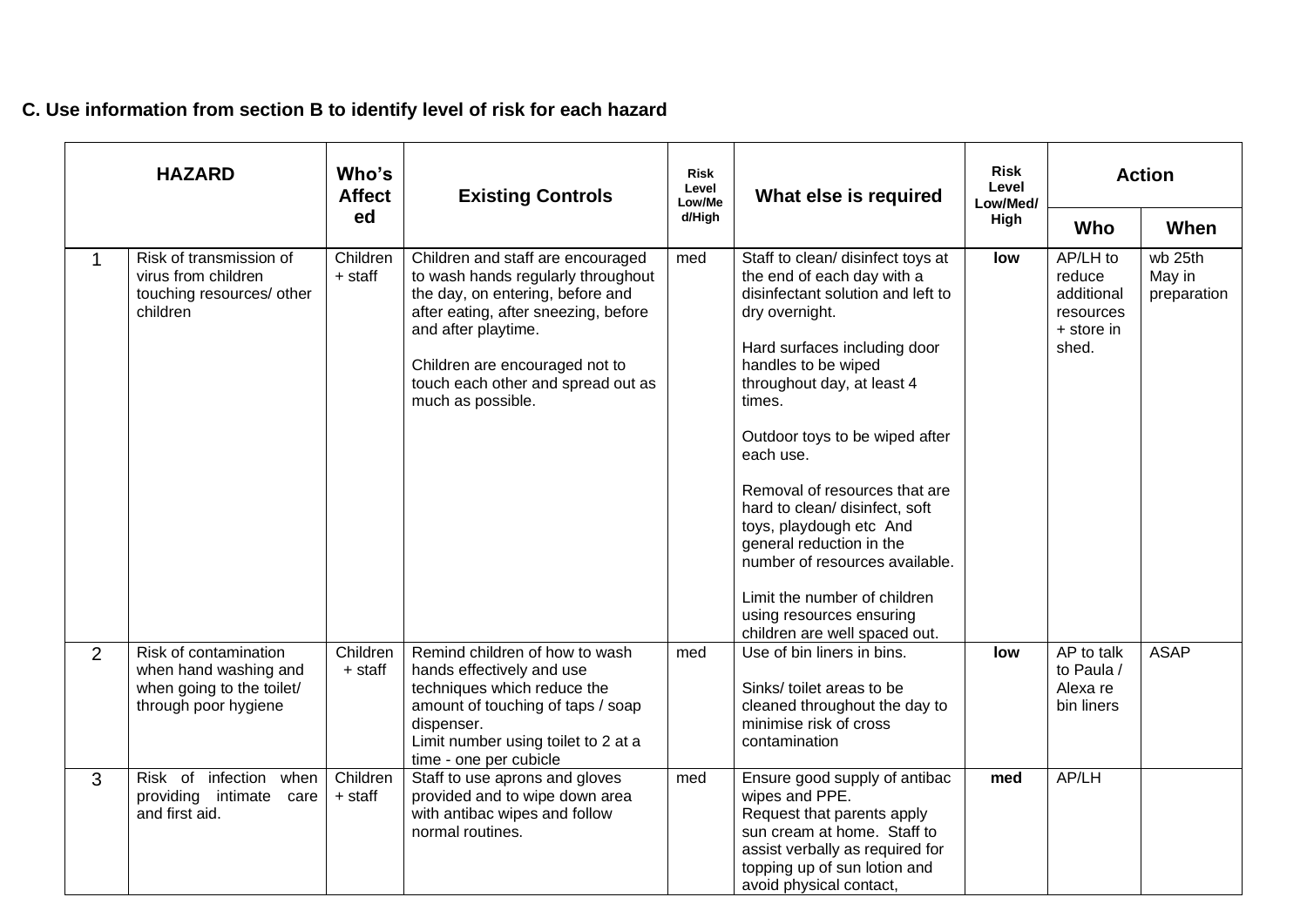|                |                                                                                     |                     |                                                                                                                                                                                                                                                                                                                                                                                                                                                                                                                                                                                                                                                                           |     | wearing gloves if required with<br>youngest children. Staff to use<br>gloves for first aid /<br>administering medicine.                  |            |                                                       |       |
|----------------|-------------------------------------------------------------------------------------|---------------------|---------------------------------------------------------------------------------------------------------------------------------------------------------------------------------------------------------------------------------------------------------------------------------------------------------------------------------------------------------------------------------------------------------------------------------------------------------------------------------------------------------------------------------------------------------------------------------------------------------------------------------------------------------------------------|-----|------------------------------------------------------------------------------------------------------------------------------------------|------------|-------------------------------------------------------|-------|
| $\overline{4}$ | To many children using<br>outdoor areas at once.                                    | All                 | Stagger use of outdoor areas<br>across groups to reduce numbers.                                                                                                                                                                                                                                                                                                                                                                                                                                                                                                                                                                                                          | Low | Acorns to use own garden<br>area and only main playground<br>when able to remain separate<br>from other 'bubbles'                        | low        | AP/LH                                                 | Daily |
| 5              | Staff toilet                                                                        | Children<br>+ staff | Staff toilet to be fitted with hands<br>free soap and handles wiped down<br>after use                                                                                                                                                                                                                                                                                                                                                                                                                                                                                                                                                                                     | Low | Regular cleaning throughout<br>day                                                                                                       | Low        | All                                                   | Daily |
| 6              | Changing of reading<br>books                                                        | Children<br>+ staff | Limit the number of times reading<br>books are changed each week,<br>provide enough for the week.<br>When reading books are returned<br>place them into a closed plastic box<br>for 72 hours before they are<br>returned to book stock. Staff to<br>wipe down table and wash hands<br>between children. Staff to avoid<br>contact with books/ reading diary/<br>reading bags. Use of post-it/ book<br>mark to indicate where they had<br>read up to in school. Communicate<br>to parents that we will hear children<br>read daily but will not be bringing<br>books home. Staff to wash hands/<br>use gloves before selecting new<br>books for each child's reading file. | Med | Boxes placed for class to put<br>returned books into.                                                                                    | <b>Med</b> | All staff.<br>More<br>applicable<br>to Rec/<br>Year 1 |       |
| $\overline{7}$ | Risk of transmission on<br>teaching resources.                                      | Children<br>+ staff | Make sets of resources for each<br>child where appropriate,<br>whiteboard, pen, crayons etc to be<br>kept in plastic wallet for that child's<br>use. Child to use same table<br>space.                                                                                                                                                                                                                                                                                                                                                                                                                                                                                    |     | Remind children to use their<br>own equipment. Removal of<br>'self serve' equipment to<br>encourage children to use their<br>own supply. |            | AP/LH                                                 |       |
| 8              | Risk of transmission from<br>objects from home/ bags.<br>coats.                     |                     | Children's belongings to be kept<br>separate in their lockers (only AP<br>and LH to access).<br>Water bottles to be kept out for<br>children to use but stored without<br>touching.                                                                                                                                                                                                                                                                                                                                                                                                                                                                                       |     | Children/ parents encouraged<br>to not bring things from home,<br>e.g. soft toys.                                                        |            | <b>ALL</b>                                            |       |
| 9              | transmission<br>Risk<br>of<br>through air droplets/ lack<br>of adequate ventilation | All                 | Windows open as much as<br>possible.<br>Make use of outdoor areas as<br>much as possible.<br>Ensure main gates are closed<br>during day.                                                                                                                                                                                                                                                                                                                                                                                                                                                                                                                                  | low |                                                                                                                                          | low        |                                                       |       |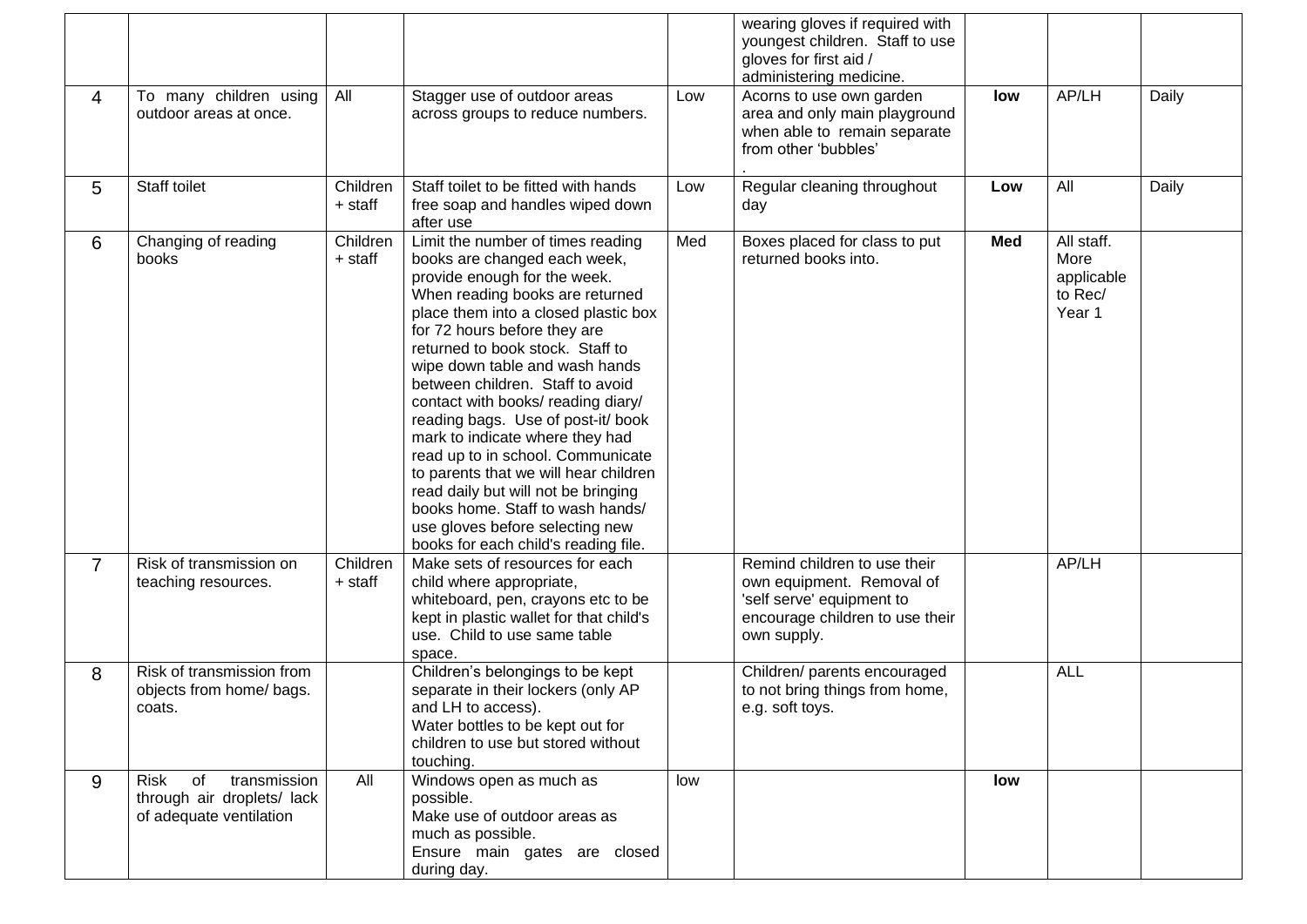|                 |                                                                              |     | Wedge open doors as much as<br>possible to avoid contact with door<br>handles.                                                                                                                                                                                                                                                                                                                                                                                                                                                                                                                                                                                                                |      |                                                                       |            |            |  |
|-----------------|------------------------------------------------------------------------------|-----|-----------------------------------------------------------------------------------------------------------------------------------------------------------------------------------------------------------------------------------------------------------------------------------------------------------------------------------------------------------------------------------------------------------------------------------------------------------------------------------------------------------------------------------------------------------------------------------------------------------------------------------------------------------------------------------------------|------|-----------------------------------------------------------------------|------------|------------|--|
| 10 <sup>°</sup> | Risk of transmission by<br>marking of work /books                            | All | Use electronic devices to record<br>evidence where possible via<br>Tapestry/ Learning Book. Staff to<br>wipe down devices after use limit<br>sharing of device.<br>Marking of<br>physical work limited to verbal<br>feedback.                                                                                                                                                                                                                                                                                                                                                                                                                                                                 |      |                                                                       |            | AP/LH      |  |
| 11              | Children entering via a<br>different system - drop off<br>at front of school | All | Staff waiting at gate.<br>Encourage social distancing whilst<br>queuing to drop off.                                                                                                                                                                                                                                                                                                                                                                                                                                                                                                                                                                                                          | Med  | Staff at gate staff waiting at<br>door                                | Med        | AP/LH      |  |
| 12 <sup>2</sup> | Risk of transmission when<br>moving from one zone to<br>another              | All | Encourage children to move one at<br>a time – no lining up the usual way.<br>Explain the distancing rule.                                                                                                                                                                                                                                                                                                                                                                                                                                                                                                                                                                                     |      |                                                                       |            | AP/LH      |  |
| 13              | Possible transmission<br>from a child / adult<br>displaying symptoms         | All | Infected person to be moved to staff<br>room. Parents to be contacted to<br>collect and take siblings at the same<br>time. They must contact 111 and be<br>tested. If anyone else displays<br>symptoms, they are entitled to a test<br>and they should isolate for $7 - 14$<br>days (see guidelines for further<br>details). We will take children's<br>temperature if we are concerned or<br>suspicious that they may have a<br>fever. PPE to be used by staff who<br>is accompanying the child to the<br>staff room. If child tests positive<br>then all in that group self isolate for<br>14 days. Negative test result must<br>be seen by school before child is<br>readmitted to school. | High | Ensure adequate supply of<br>PPE for staff who accompany<br>ill child | <b>Med</b> | AP/LH      |  |
| 14              | Contamination during<br>lunch time                                           | All | All Children cannot share any food.<br>Tables will be wiped before and after<br>eating. Children will sit in their<br>assigned seats. Children will be<br>asked to put all their containers etc.<br>back in the lunch boxes and put<br>away as soon as they have finished.<br>They must wash hands before and<br>after eating. Food served through<br>classroom/kitchen door.                                                                                                                                                                                                                                                                                                                 | Low  | Regular reminders &<br>monitoring from staff.                         | Low        | <b>ALL</b> |  |
| 15              | Contamination through<br>coughs and sneezes.                                 | All | We must adhere to and encourage<br>the 'catch it, bin it, kill it' rule and use<br>nappy sacs to put tissues in before                                                                                                                                                                                                                                                                                                                                                                                                                                                                                                                                                                        | Med  | Regular reminders & policing<br>from staff.                           | Low        | <b>ALL</b> |  |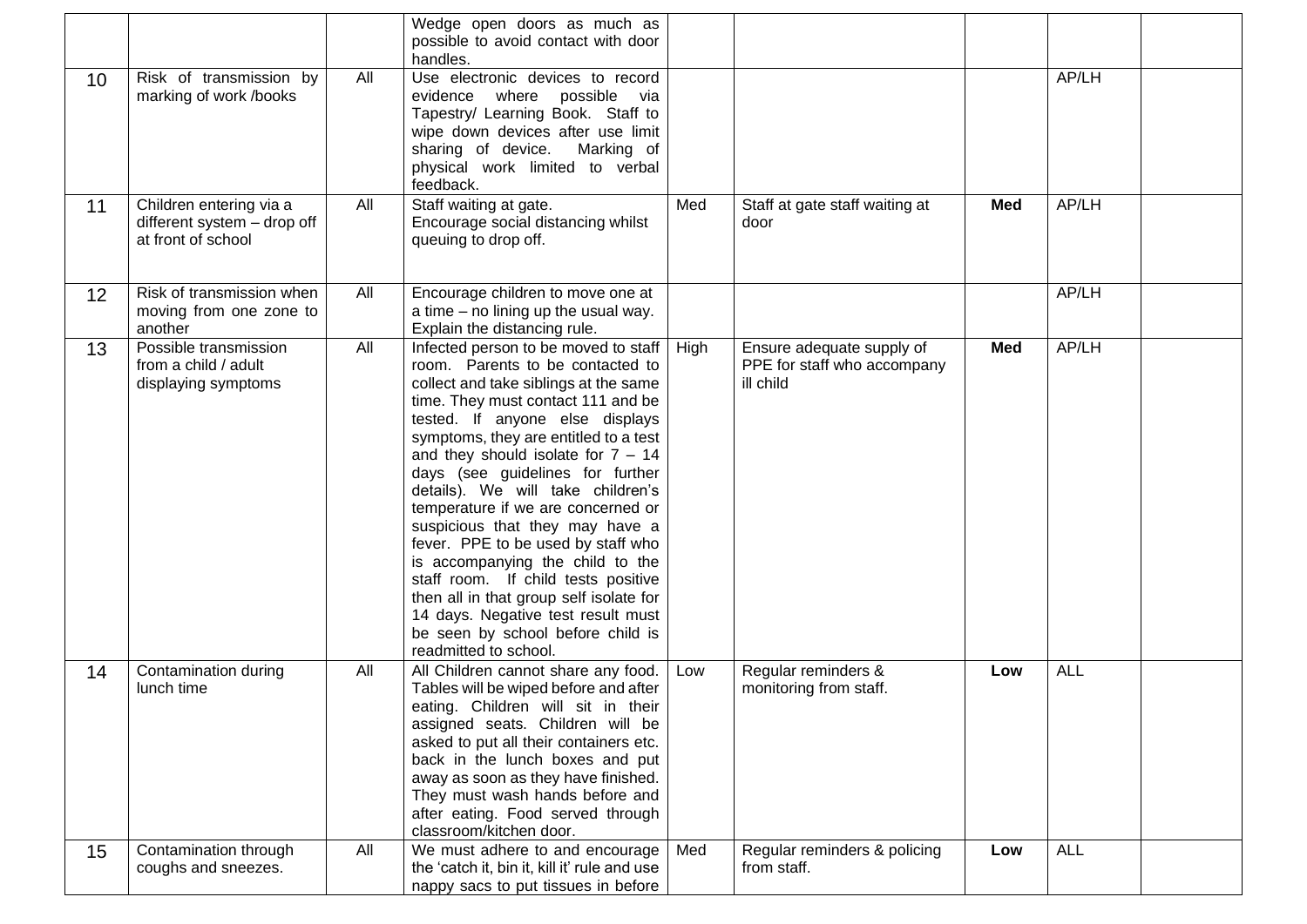|    |                                                                         |     | placing in the bin. Tissues in every<br>classroom.                                                                                                                                                        | Purchase of nappy sacs. |        |            |  |
|----|-------------------------------------------------------------------------|-----|-----------------------------------------------------------------------------------------------------------------------------------------------------------------------------------------------------------|-------------------------|--------|------------|--|
| 16 | Contamination through<br>too many children on<br>break at the same time | All | Staggered breaks.<br>Children to use EYFS outdoor area<br>and small playground. If wishing to<br>use the field for Daily Mile to<br>coordinate with other staff. No<br>overtaking to maintain distancing. |                         | Medium | <b>ALL</b> |  |

## **If more hazards are identified please add more boxes**

**D. Safe Systems of Work to be outlined below by using the information in Section C once completed:**

- •
- •
- •
- •